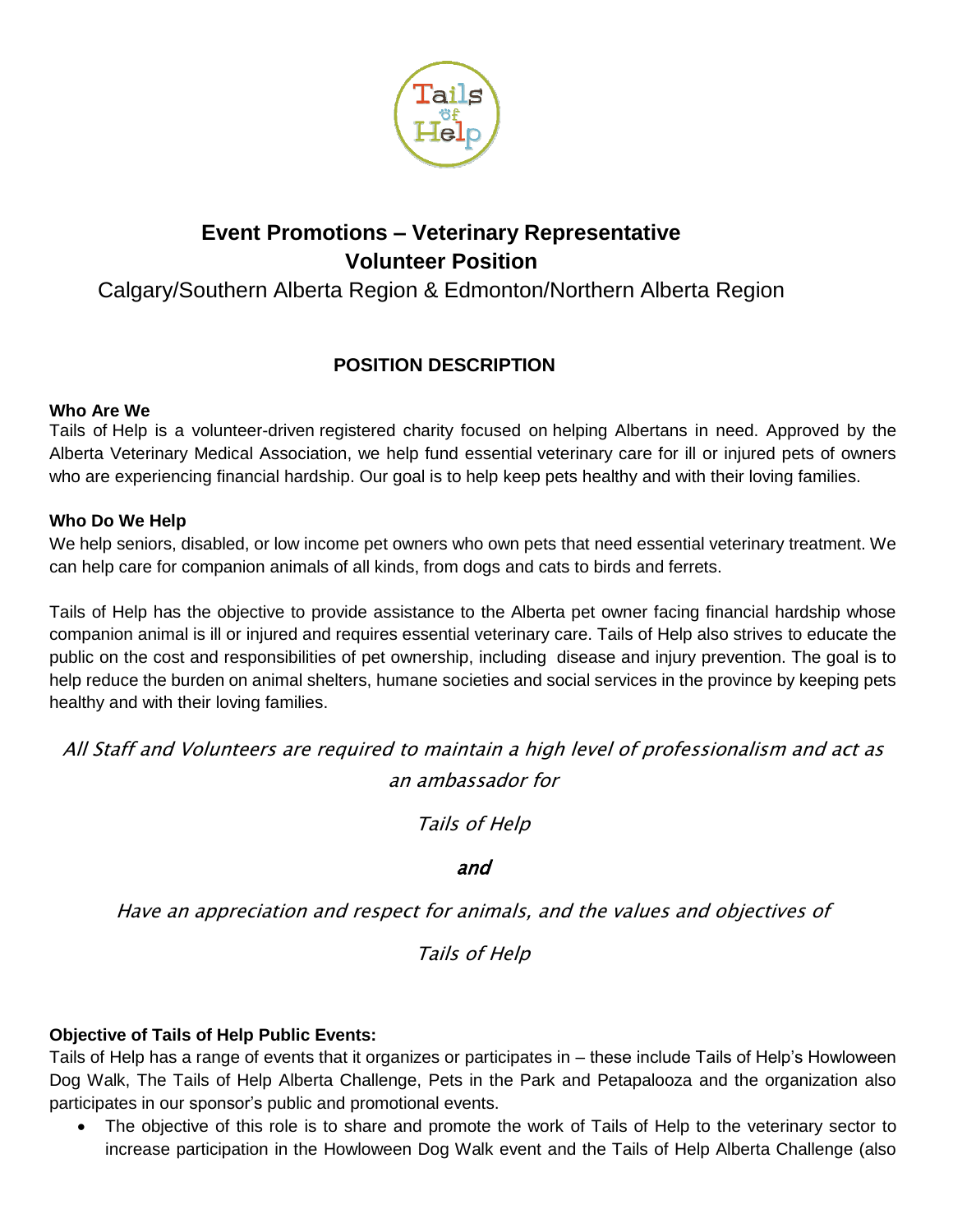known as Tails of Help Month) resulting in registrations, support and sponsorship for the funding of essential veterinary care for pets of low income Albertans.

#### **Duties, Responsibilities & Skills:**

- To increase awareness and generate interest and participation in Tails of Help Howloween Dog Walk and the Tails of Help Alberta Challenge
- Have strong networks and connections in the veterinary sector to be able to inform veterinary practices and the veterinary industry sector of Tails of Help's Howloween Dog Walk and the Tails of Help Alberta **Challenge**
- Develop and implement a promotional plan using multiple sources for promoting the event eg. personal and professional networks and organizations; social media, Tails of Help networks and sponsors
- To provide the veterinary sector with specific details of the dog walk event and the Alberta Challenge, what they can expect, how to register, fundraising activities etc
- Assist in the development and planning of the events
- Assist in the development and creation of event resources
- Assist with the execution of the events
- Tails of Help public relations Ambassador
- Promoting to and educating the veterinary sector about the work of Tails of help and answering questions about our program
- Must be a reliable and dependable team player, and have the ability to work with a diverse group of individuals
- Have very good communication and interpersonal skills

#### **Time Requirements:**

 This is a volunteer position and hours are flexible. Positions are required for the Calgary/Southern Alberta and Edmonton/Northern Alberta Regions.

#### **Orientation & Training:**

- Information/orientation sessions include Tails of Help information, purpose and mandate of the organization.
- Monthly event team meetings and regular teleconference calls with the Executive Director
- Support from the organization, Executive Director, committee(s), peers and Board

#### **Benefits:**

- Assist Tails of Help to achieve our objectives keeping pets healthy and with their loving families
- An opportunity to assist in the development and promotion of events for a growing charitable animal welfare organization
- An opportunity to develop practical and measurable public relation skills and experience
- An opportunity to meet and interact with new people and participate in annual events
- An opportunity to work with and interact with peers, veterinarian staff, volunteers, public and pet owners.
- Reference letter

#### **Screening may include all or some of the following:**

- Application
- Information/Orientation Session
- Interview
- Reference checks
- Successful completion of a Police Check